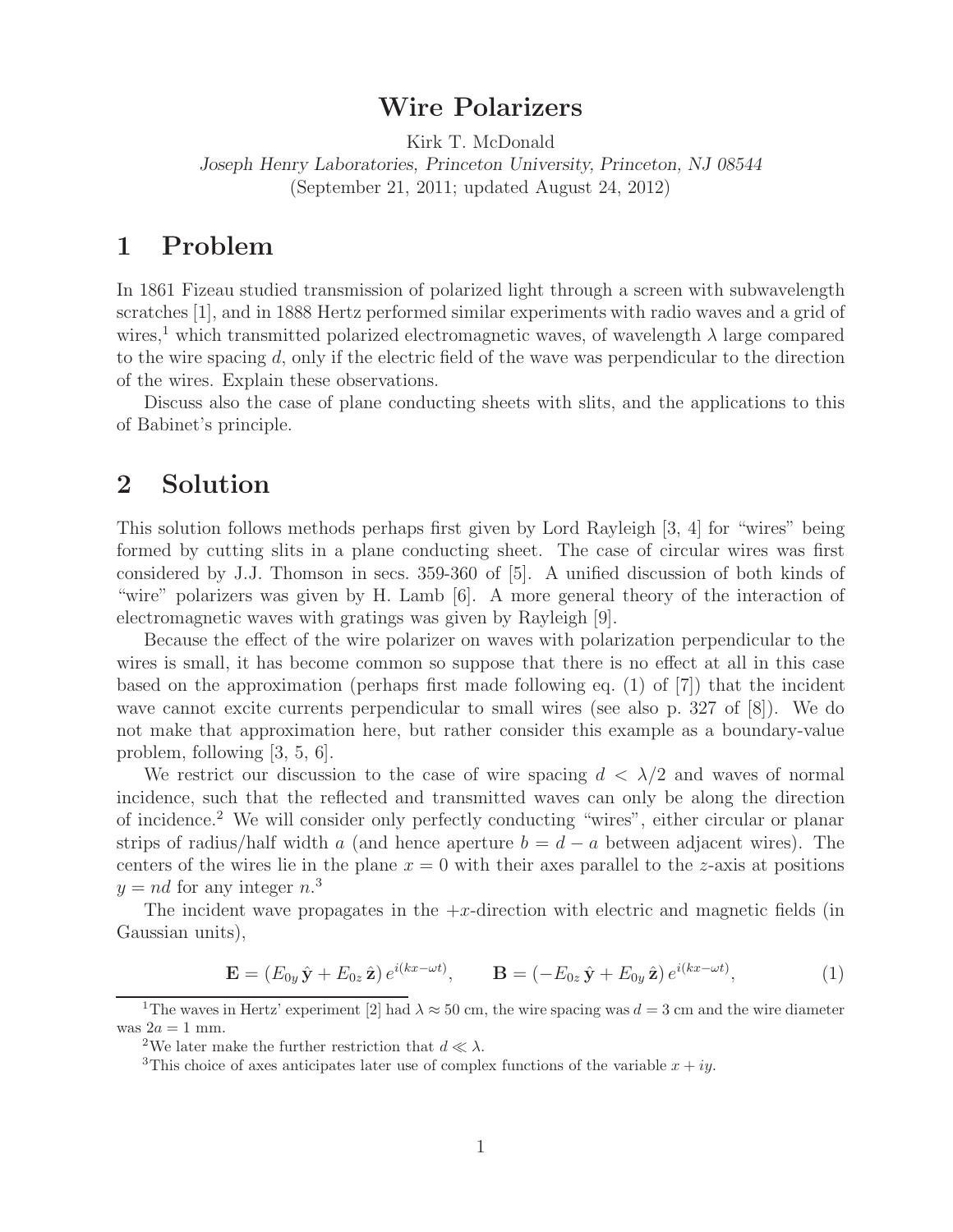where  $\omega = kc$  supposing that the medium outside the wires is vacuum, in which c is the speed of light. The total fields cannot depend on z, so each scalar component  $\psi$  thereof obeys that scalar Helmholtz equation,

$$
\frac{\partial^2 \psi}{\partial x^2} + \frac{\partial^2 \psi}{\partial y^2} + k^2 \psi = 0.
$$
\n(2)

The solutions are sums of terms of the form  $\psi(x, y, t) = X(x)Y(z) e^{-i\omega t}$  where the periodicity of the wires and their symmetry about the plane  $y = 0$  indicates that the Y functions have the form  $\cos 2n\pi y/d$  for integer  $n > 0$ . Then, the X functions are exponential,  $e^{ik_n x}$ , where to satisfy the Helmholtz equation (2),  $k_0 = \pm k$  and  $k_n^2 = k^2 - (2n\pi/d)^2 < 0$  since  $d < \lambda/2 = \pi/k$ . Writing  $k_n = \pm i l_n$  for  $n > 0$ , we have that,

$$
l_n^2 = \frac{4n^2\pi^2}{d^2} - k^2 \qquad (n > 0).
$$
 (3)

That is, the functions  $\psi_n$  correspond to evanescent waves for  $n > 0$ , which die out at large  $|x|$ .

For  $x < 0$  the (incident plus reflected) wave has the form,

$$
\psi(x < 0) = \left[ \psi_0 e^{ikx} + A_0 e^{-ikx} + \sum_{n=1}^{\infty} A_n e^{l_n x} \cos \frac{2n\pi y}{d} \right] e^{-i\omega t}, \tag{4}
$$

and for  $x > 0$  the (transmitted) wave has the form,

$$
\psi(x > 0) = \left[ B_0 e^{ikz} + \sum_{n=1}^{\infty} B_n e^{-l_n x} \cos \frac{2n\pi y}{d} \right] e^{-i\omega t}.
$$
 (5)

The Fourier coefficients are to be determined by the requirements that  $\psi$  and  $\partial \psi / \partial x$  be continuous at  $x = 0$ , and by conditions at the surface of the wires, namely that the tangential component of the electric field and the normal component of the magnetic field vanish at the surface of a perfect conductor.

We now make the further restriction that the wire separation  $d$  is small compared to the wavelength  $\lambda$ . In this case,

$$
l_n \approx \frac{2n\pi}{d} \qquad (n > 0, \ d \ll \lambda). \tag{6}
$$

*Even when*  $d = \lambda/2$  *the approximation* (6) *is not bad.* The surface of the wires has  $|x| \ll \lambda$ , so the component  $\psi$  near the wires has the approximate form,

$$
\psi(x<0) e^{i\omega t} \approx \psi_0 + A_0 + ik(\psi_0 - A_0)x + \sum_{n=1}^{\infty} A_n e^{2n\pi x/d} \cos \frac{2n\pi y}{d},\tag{7}
$$

$$
\psi(x > 0) e^{i\omega t} \approx B_0 (1 + ikx) + \sum_{n=1}^{\infty} B_n e^{-2n\pi x/d} \cos \frac{2n\pi y}{d}.
$$
 (8)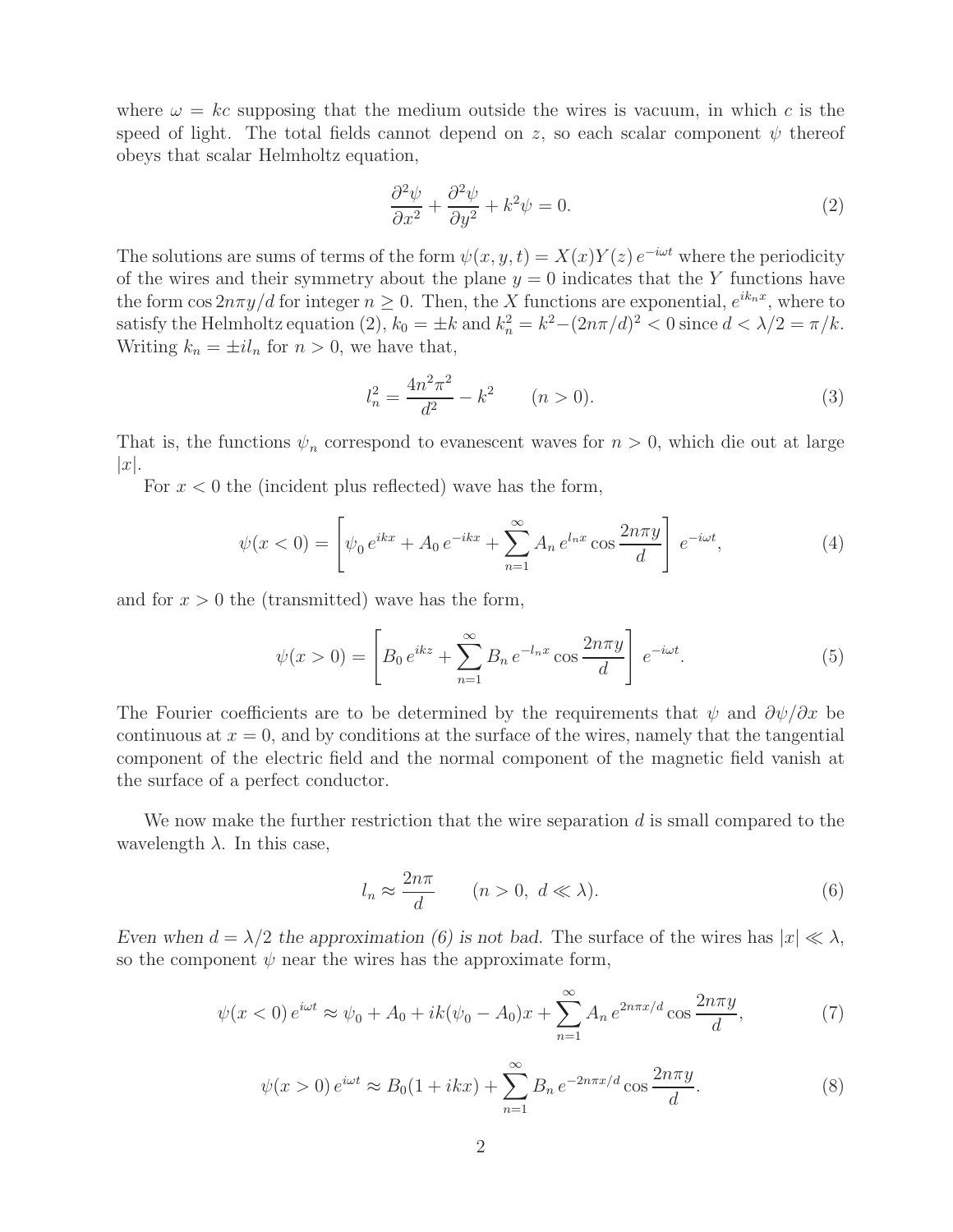Close to the wire plane we see that

$$
\left(\frac{\partial^2}{\partial x^2} + \frac{\partial^2}{\partial y^2}\right)\psi e^{i\omega t} \approx 0,
$$
\n(9)

so that  $\psi(|x| \ll \lambda) e^{i\omega t}$  can be a solution to a two-dimensional electrostatics problem, as noted by J.J. Thomson [5].

### **2.1 Circular Wires**

Following sec. 103 of [10], we consider the 2-dimensional function  $u(x, y)$  to be the real part of a function  $w(z)$  of the complex variable  $z = x + iy$ ,

$$
w = u + iv = \ln\left(e^{\pi z/d} - e^{-\pi z/d}\right) = \ln\left[e^{\pi z/d}\left(1 - e^{-2\pi z/d}\right)\right] = \frac{\pi z}{d} + \ln\left(1 - e^{-2\pi z/d}\right)
$$

$$
= \frac{\pi z}{d} - \sum_{n=1}^{\infty} \frac{e^{-2n\pi z/d}}{n},\tag{10}
$$

where the series expansion holds for  $0 \leq x < 1$ . The real part of w is

$$
u(0 \le x < 1) = \frac{\pi x}{d} - \sum_{n=1}^{\infty} \frac{e^{-2n\pi x/d}}{n} \cos \frac{2n\pi y}{d}, \qquad (11)
$$

which has the form of eq.  $(8)$ . To verify that u of eq.  $(11)$  is (approximately) constant on small circles about  $(x, y) = (0, nd)$  it is helpful to write,

$$
w = \ln (r e^{i\theta}) = \ln r + i\theta = \frac{1}{2} \ln r^2 + i\theta = \frac{1}{2} \ln [(e^{\pi z/d} - e^{-\pi z/d})(e^{\pi z^* / d} - e^{-\pi z^* / d})] + i\theta
$$
  

$$
= \frac{1}{2} \ln (e^{\pi (z + z^*) / d} + e^{-\pi (z + z^*) / d} - e^{\pi (z - z^*) / d} - e^{-\pi (z - z^*) / d}) + i\theta
$$
  

$$
= \frac{1}{2} \ln \left[ 2 \left( \cosh \frac{2\pi x}{d} - \cos \frac{2\pi y}{d} \right) \right] + i\theta
$$
 (12)

such that,

$$
u = \frac{1}{2} \ln \left[ 2 \left( \cosh \frac{2\pi x}{d} - \cos \frac{2\pi y}{d} \right) \right] \approx \frac{1}{2} \ln \left[ \frac{4\pi^2}{d^2} \left( x^2 + (y - nd)^2 \right) \right],\tag{13}
$$

where the approximation holds for small x and  $y - nd$ . As the thickness of the wires in y *approaches* d *the contours of constant* u *become elongated in* x*, so the solution applies to appropriately shaped noncircular wires.*

Equation (13) shows that u is an even function of x (and y), and hence for negative x eq. (11) becomes,

$$
u(-1 < x \le 0) = -\frac{\pi x}{d} - \sum_{n=1}^{\infty} \frac{e^{2n\pi x/d}}{n} \cos \frac{2n\pi y}{d}, \qquad (14)
$$

which has the form of eq. (7).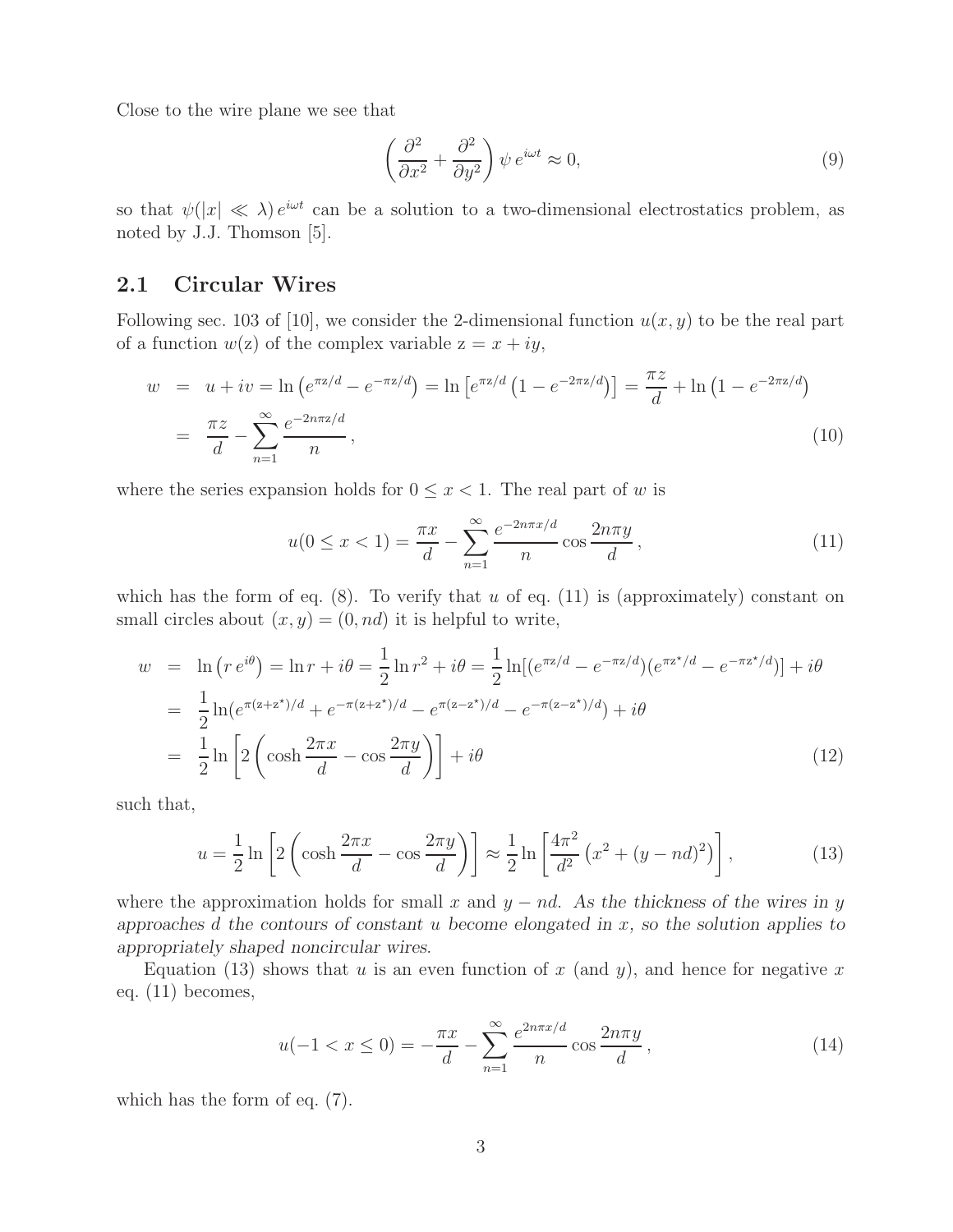### **2.1.1 Electric Field Polarized Parallel to the Wires**

In this case we take  $\psi_{\parallel} = E_z$ , and the condition is that  $\psi_{\parallel} = 0$  on the surface of each (circular) wire of radius a.

The forms (11) and (14) suggest that we set  $A_n = B_n = A_1/n$  to write eqs. (7)-(8) as,

$$
\psi_{\parallel}(x<0) e^{i\omega t} \approx \psi_0 + A_0 + ik(\psi_0 - A_0)x - A_1 \left( u + \frac{\pi x}{d} \right), \tag{15}
$$

$$
\psi_{\parallel}(x>0) e^{i\omega t} \approx B_0(1+ikx) - A_1\left(u - \frac{\pi x}{d}\right). \tag{16}
$$

The function  $\psi_{\parallel}$  is of the form shown in plate XII of [10].



Two condition on the remaining unknowns  $A_0$ ,  $A_1$  and  $B_0$  are that  $\psi_{\parallel}$  and  $\partial \psi_{\parallel}/\partial x$  be continuous at  $x = 0$ , which tells us that,

$$
B_0 = \psi_0 + A_0, \qquad A_1 = -\frac{ikd}{\pi}A_0.
$$
 (17)

Finally, we require that  $\psi_{\parallel} = E_z$  vanish at the surface of the wires, and in particular at  $(x, y) = (0, a)$ , which implies that, recalling eq. (13),

$$
\frac{A_0}{\psi_0} = -\frac{1}{1 + \frac{ikd}{2\pi} \ln\left[2\left(1 - \cos\frac{2\pi a}{d}\right)\right]} \equiv -\frac{1}{1 + iC_{\parallel}kd}, \qquad \frac{B_0}{\psi_0} = \frac{iC_{\parallel}kd}{1 + iC_{\parallel}kd} \tag{18}
$$

where,

$$
C_{\parallel} = \frac{1}{2\pi} \ln \left[ 2 \left( 1 - \cos \frac{2\pi a}{d} \right) \right] \approx \frac{1}{\pi} \ln \frac{2\pi a}{d},\tag{19}
$$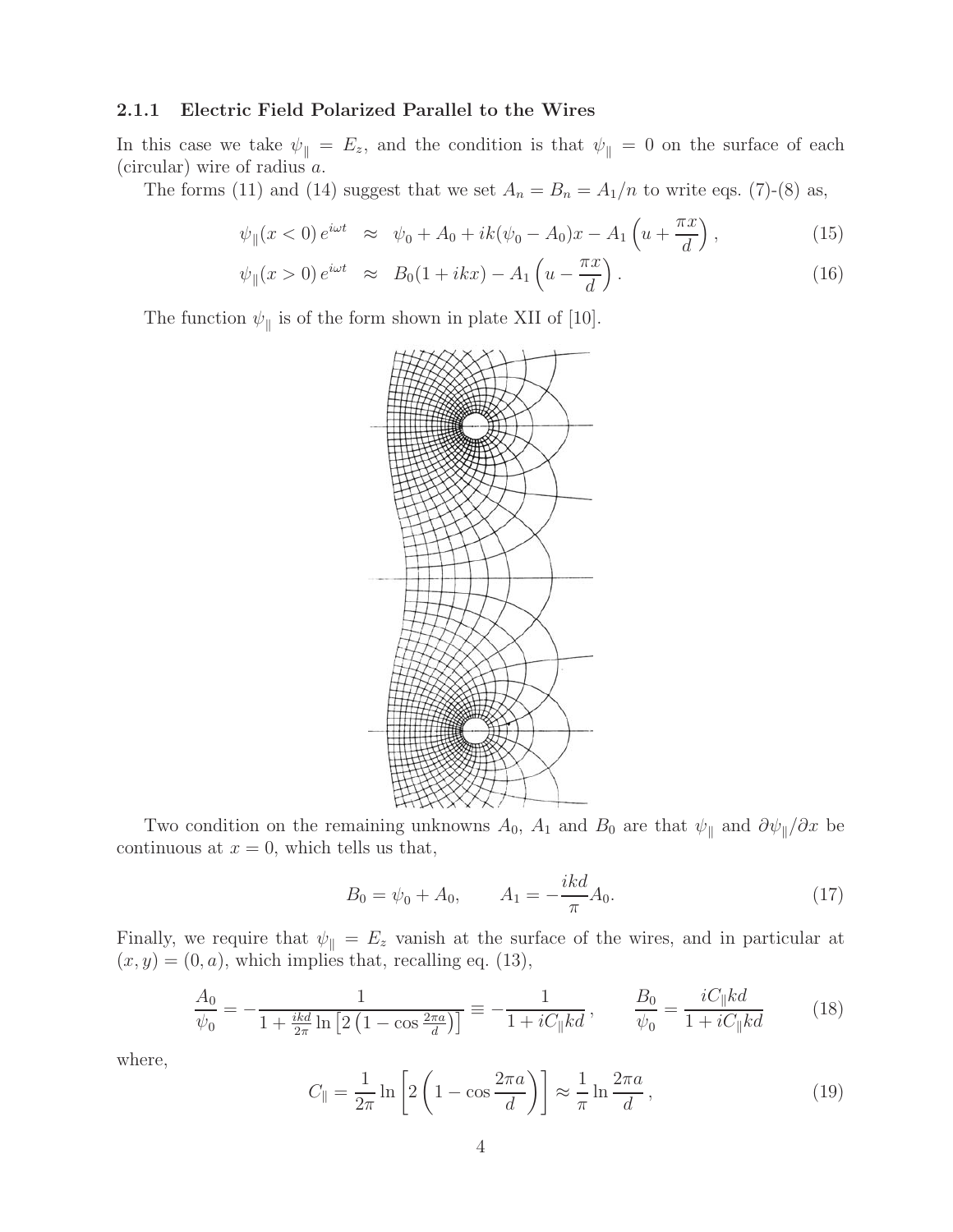and the approximation holds for wire radius  $a$  small compared to the spacing  $d$ .

The coefficients of reflected and transmitted wave intensities are,

$$
R_{\parallel} = \left| \frac{A_0}{\psi_0} \right|^2 = \frac{1}{1 + C_{\parallel}^2 k^2 d^2}, \qquad T_{\parallel} = \left| \frac{B_0}{\psi_0} \right|^2 = \frac{C_{\parallel}^2 k^2 d^2}{1 + C_{\parallel}^2 k^2 d^2}.
$$
 (20)

For reasonable values of the ratio  $a/d$  the quantity  $C_{\parallel} k d$  is very small when  $d \ll \lambda$ , and the wave with electric field polarized parallel to the wires is almost completely reflected.

However, there are some oddities in the result (20). First, if  $a/d$  is extremely small,  $|C_{\parallel}|$  $\frac{1}{1}$ becomes large and the wave is almost completely transmitted. To be in this regime we need ln  $d/2\pi a \gtrsim d/\lambda$ , *i.e.*,  $a \lesssim e^{-d/\lambda} d/2\pi$ . For  $d = \lambda/15 = 3$  cm as in the original experiments of Hertz [2] this implies  $a \lesssim 10^{-8}d \approx 10 \text{ Å}$ . If Hertz had used carbon nanotube rather than *copper wires his experiment would not have worked well.*

Also, if  $a = d/6$  then  $C_{\parallel}$  is infinite and the transmission coefficient is 1. This corresponds to the case of the wire surfaces following the curves in the figure on the previous page that extend to  $x = \infty$ , where the (infinitely elongated) "wires" touch. All the wave energy propagates beyond the plane  $x = 0$ , although we cannot say that the energy is transmitted beyond the "wires".

For use in sec. 2.1.2, we note that the surfaces of the infinitely elongated wires have  $\psi_{\parallel} = \infty$  and minimum  $x < 0$  such that  $\cosh(2\pi x/d) = 2$ , *i.e.*,  $x_{\text{min}} = -0.21d$ .

*The case of circular wires with radius*  $a \leq d/2$  *is not well treated by the methods used here.*

#### **2.1.2 Electric Field Polarized Perpendicular to the Wires**

In this case the incident electric field is in the y direction (and the incident magnetic field is in the z direction). The electric field  $E_y$  in the plane  $x = 0$  can be nonzero, so if we took  $\psi_{\perp} = E_y$  the analysis of sec. 2.1.1 would fail at eq. (18). Instead, we take  $\psi_{\perp} = B_z$ .

The condition that the tangential component of the electric field vanish at (and just outside) the surface of the wire also means that according to the fourth Maxwell equation, the tangential component of  $\nabla \times \mathbf{B}$  also vanishes just outside the surface. Thus for the wire centered on  $y = 0$ , the condition at the surface of the wire  $(x, y) = (0, a)$  is that,

$$
\frac{\partial B_z(0, a)}{\partial y} = \frac{1}{c} \frac{\partial E_x(0, a)}{\partial t} = 0.
$$
\n(21)

However, this condition is trivially satisfied by the forms (15)-(16). Instead, we consider the point  $(x, y) = (-a, 0)$  on the surface of the wire (if the wire is elongated in x we take  $-a$  to be its minimum x coordinate), where  $E_y = 0$  and the condition becomes,

$$
0 = \frac{1}{c} \frac{\partial E_y(-a,0)}{\partial t} = \frac{\partial B_z(-a,0)}{\partial x}.
$$
 (22)

If we follow the procedure of sec. 2.1.1 then eq. (15), together with eqs. (13) and (17), only satisfy the condition (22) for  $\psi_0 = 0$ . To work around this difficulty, Lamb [6] noted that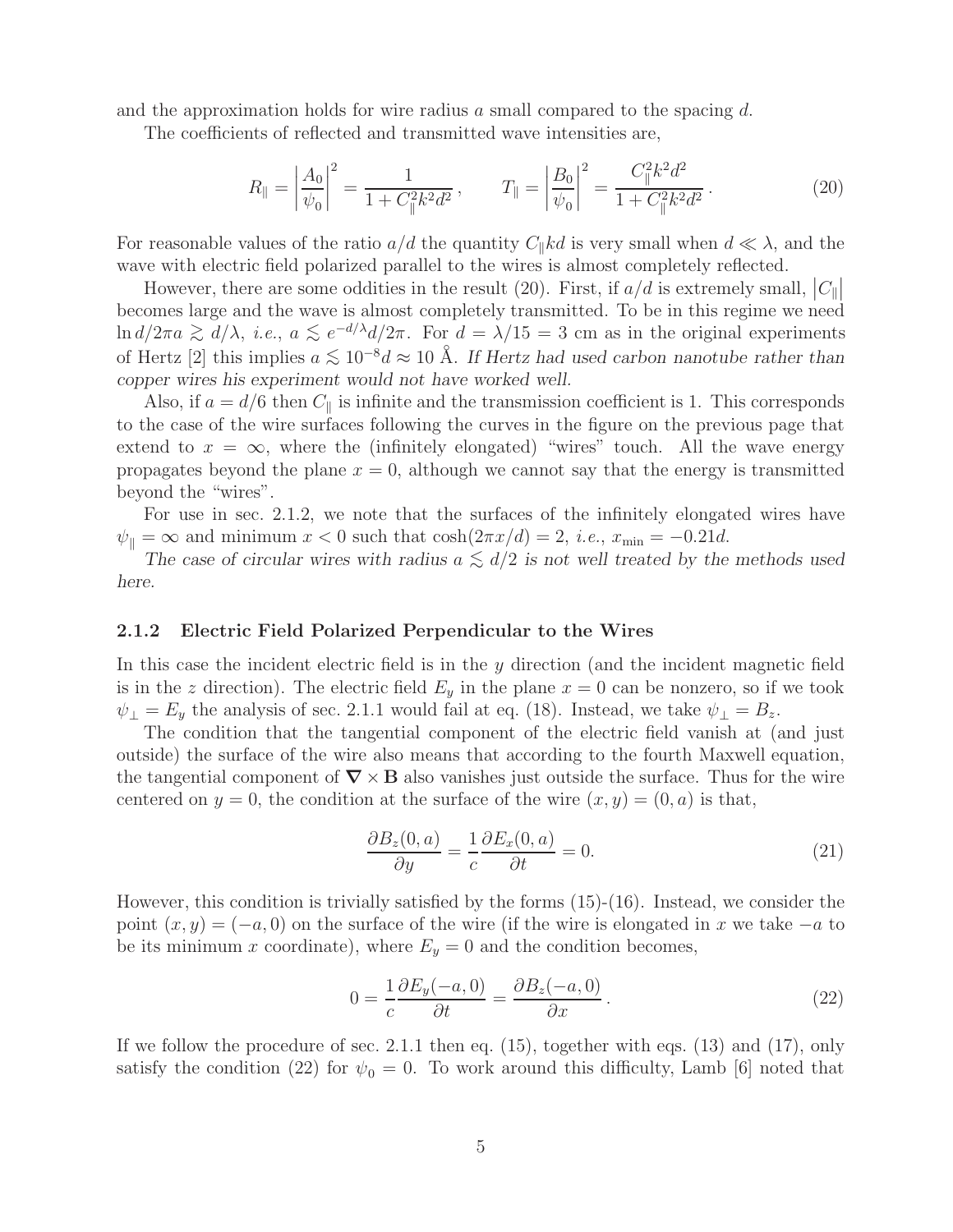the derivatives of eqs.  $(11)$  and  $(14)$  with respect to x are,

$$
\frac{\partial u(0 \le x < 1)}{\partial x} = \frac{\pi}{d} + \frac{2\pi}{d} \sum_{n=1}^{\infty} e^{-2n\pi x/d} \cos \frac{2n\pi y}{d},\tag{23}
$$

$$
\frac{\partial u(-1 < x \le 0)}{\partial x} = -\frac{\pi}{d} - \frac{2\pi}{d} \sum_{n=1}^{\infty} e^{2n\pi x/d} \cos \frac{2n\pi y}{d} \,. \tag{24}
$$

A second trick of Lamb is to take  $A_n = A_1 = -B_n$ , such that eqs. (7)-(8) can be cast in the forms,

$$
\psi_{\perp}(x<0)e^{i\omega t} \approx \psi_0 + A_0 + ik(\psi_0 - A_0)x - A_1 \left(\frac{d}{2\pi}\frac{\partial u}{\partial x} + \frac{1}{2}\right),\tag{25}
$$

$$
\psi_{\perp}(x>0) e^{i\omega t} \approx B_0(1+ikx) - A_1\left(\frac{d}{2\pi}\frac{\partial u}{\partial x} - \frac{1}{2}\right). \tag{26}
$$

Continuity of  $\psi_{\perp}$  and  $\partial_{\perp}\psi/\partial x$  at  $x=0$  tell us that,

 $B_0 = \psi_0 + A_0 - A_1 = \psi_0 - A_0$ , and so  $A_1 = 2A_0$ . (27)

Finally, noting that,

$$
\frac{\partial^2 \psi_{\perp}(-a,0)}{\partial x^2} = -\frac{2\pi^2}{d^2(\cosh\frac{2\pi a}{d} - 1)} \equiv -\frac{1}{D^2},\tag{28}
$$

the condition (22) yields,

$$
\frac{A_0}{\psi_0} = \frac{iC_{\perp}kd}{1 + iC_{\perp}kd}, \qquad \frac{B_0}{\psi_0} = \frac{1}{1 + iC_{\perp}kd},
$$
\n(29)

where,

$$
C_{\perp} = \frac{\pi D^2}{d^2} = \frac{\cosh \frac{2\pi a}{d} - 1}{2\pi} \approx \frac{\pi a^2}{d^2},
$$
\n(30)

and the approximation holds when  $a \ll d$ .

The coefficients of reflected and transmitted wave intensities are,

$$
R_{\perp} = \left| \frac{A_0}{\psi_0} \right|^2 = \frac{C_{\perp}^2 k^2 d^2}{1 + C_{\perp}^2 k^2 d^2}, \qquad T_{\perp} = \left| \frac{B_0}{\psi_0} \right|^2 = \frac{1}{1 + C_{\perp}^2 k^2 d^2}.
$$
 (31)

When the wire radius  $a$  is small compared to the spacing  $d$ , the reflected wave is very small and essentially all wave is transmitted, for the case of electric field polarized perpendicular to the wires.

The maximum value of  $a$  is 0.21 $d$ , corresponding to infinitely elongated "wires", as considered at the end of sec. 2.1.1. In this case  $\cosh(2\pi a/d) = 2$  and  $C_{\perp} = 1/2\pi$ . Even here the reflected intensity is very small.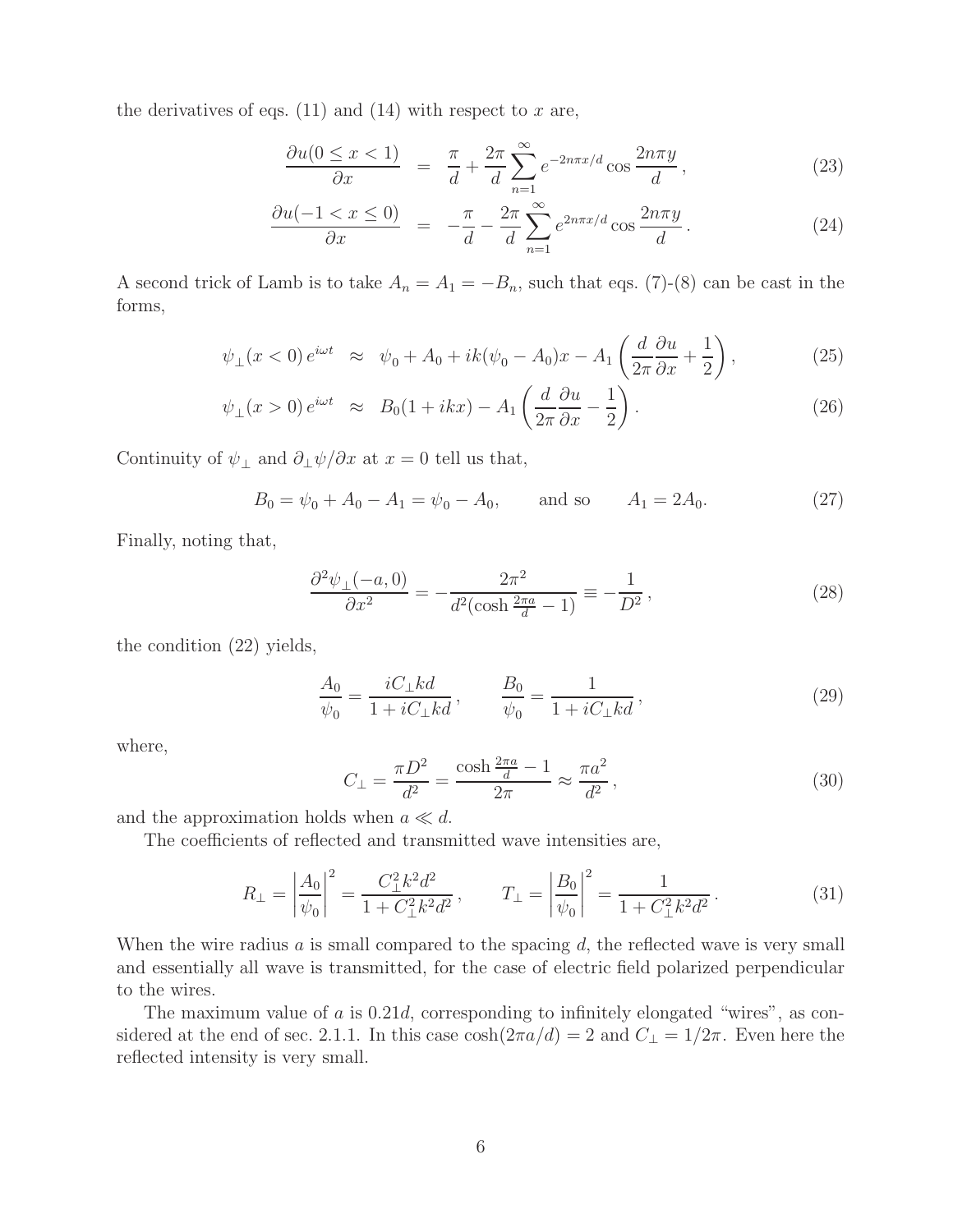### **2.1.3 Surface Charges and Currents**

The analysis above involved matching fields at boundaries, with no mention of the charges or currents on the surface of the wires. It has become popular to suppose it is obvious what these distributions are, and that the reflected and transmitted waves can readily be deduced therefrom. However, it seems to this author that only after the fields are known can the charge and current distributions be deduced, as done below when  $a \ll d$  such that the above forms hold for circular wires.

We use cylindrical coordinates  $(r, \theta, z)$ . The surface charge and current densities  $\sigma$  and **K** on the wires of radius a are given by,

$$
\sigma(\theta) = \frac{E_r(a,\theta)}{4\pi} = \frac{i}{4\pi ak} \frac{\partial B_z(a,\theta)}{\partial \theta}, \quad \mathbf{K}(\theta) = \frac{c}{4\pi} \hat{\mathbf{r}} \times \mathbf{B}(a,\theta) = -\frac{ic}{4\pi k} \hat{\mathbf{r}} \times (\mathbf{\nabla} \times \mathbf{E}(a,\theta)).
$$
 (32)

When the electric field is polarized parallel to the wires,  $\mathbf{E} = E_z \hat{\mathbf{z}}$  and,

$$
\sigma_{\parallel} = 0, \qquad K_{\parallel,z} = \frac{ic}{4\pi k} \frac{\partial E_z(a,\theta)}{\partial r}, \qquad (33)
$$

where  $E_z$  near the wires follows from eqs. (13)-(19),

$$
\frac{E_z}{E_{0z}}e^{i\omega t} \approx 1 + ikr \cos \theta - \frac{1}{1 + iC_{\parallel}kd} \left(1 + \frac{ikd}{\pi} \ln \frac{2\pi r}{d}\right),\tag{34}
$$

for  $a \ll d \ll \lambda$ , with  $C_{\parallel} \approx (1/\pi) \ln 2\pi a/d$ . Hence, the surface current is,

$$
K_{\parallel,z} \approx \frac{c}{4\pi} E_{0z} \left( \frac{d}{\pi a} \frac{1}{1 + iC_{\parallel} kd} - \cos \theta \right) e^{-i\omega t}.
$$
 (35)

So long as  $a/d$  is not extraordinarily small, the factor  $|C_{\parallel}kd|$  is small and,

$$
K_{\parallel,z} \approx \frac{c}{4\pi} E_{0z} \frac{d}{\pi a} e^{-i\omega t}.
$$
\n(36)

This current exists only on the wires, of circumference  $2\pi a$ , and which occupy the fraction  $2a/d$  of the plane  $x = 0$ . Hence, the current (36) is equivalent to a uniform sheet of current  $2cE_{0z}/4\pi$  over that entire plane, which is exactly the current that would exist on a conducting mirror at  $x = 0$ .

When the electric field is polarized perpendicular to the wires, the magnetic field is parallel to them, and,

$$
\sigma_{\perp} = \frac{i}{4\pi ak} \frac{\partial B_z(a, \theta)}{\partial \theta}, \qquad K_{\perp, \theta} = -\frac{c}{4\pi} B_z(a, \theta), \tag{37}
$$

where  $B_z$  at  $r = a$  follows from eqs. (25)-(30),

$$
\frac{B_z}{E_{0y}} e^{i\omega t} \approx 1 + ika \cos \theta - \frac{iC_{\perp}kd}{1 + iC_{\perp}kd} \left(\frac{d^2}{\pi^2 a^2} + ika \cos \theta\right)
$$
  

$$
\approx 1 - \frac{kd}{\pi} + ika \cos \theta,
$$
 (38)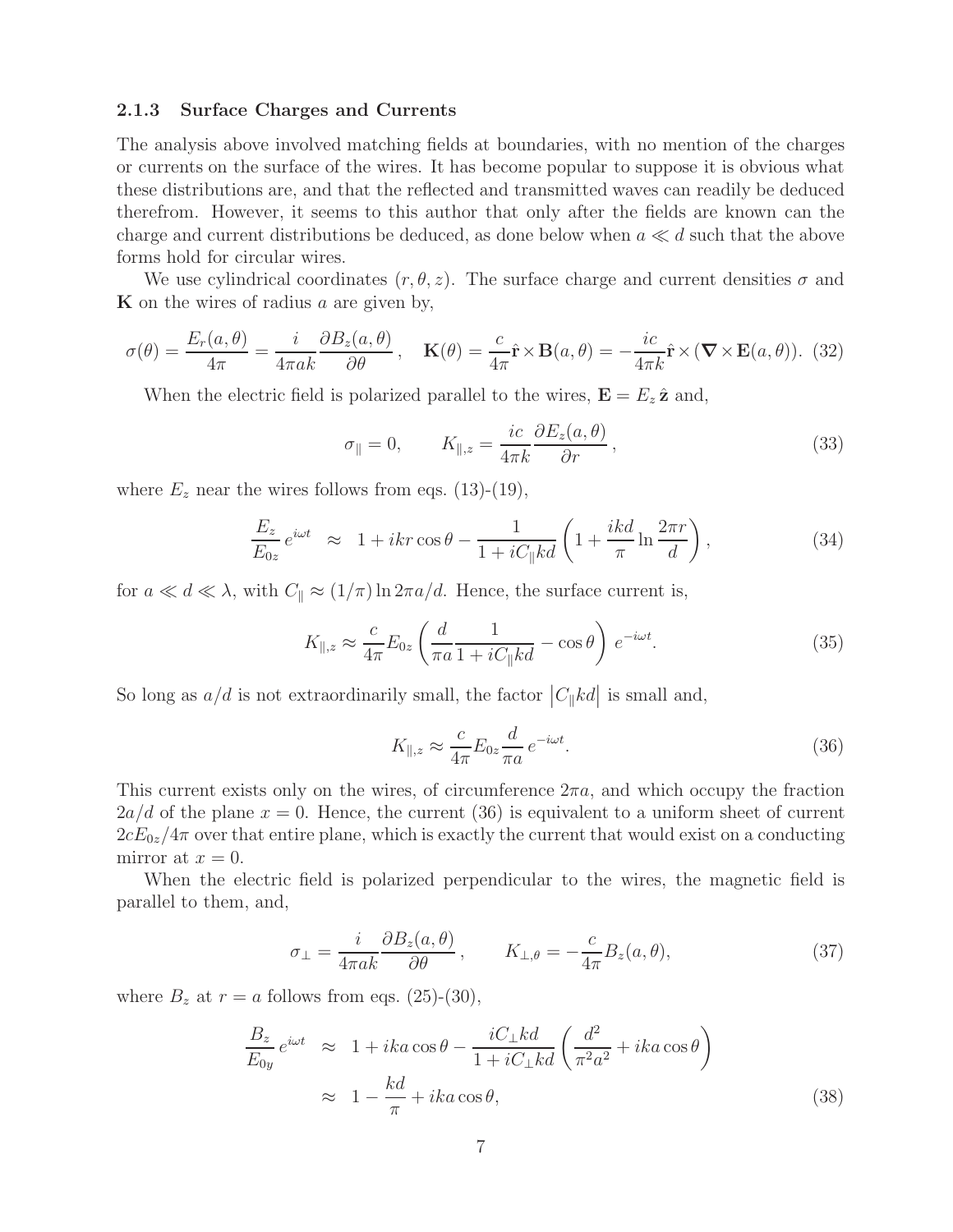for  $a \ll d \ll \lambda$ , with  $C_{\perp} \approx \pi a^2/d^2$ . Hence, the surface charge and current densities are,

$$
\sigma_{\perp} \approx \frac{1}{4\pi} E_{0y} \sin \theta \, e^{-i\omega t}, \qquad K_{\perp,\theta} \approx -\frac{c}{4\pi} E_{0y} \left( 1 - \frac{kd}{\pi} + ika \cos \theta \right) \, e^{-i\omega t}, \tag{39}
$$

which obey the continuity equation,

$$
\nabla \cdot \mathbf{K}_{\perp} = \frac{1}{a} \frac{\partial K_{\perp,\theta}}{\partial \theta} = -\frac{\partial \sigma_{\perp}}{\partial t} = ikc \,\sigma_{\perp}.\tag{40}
$$

In sum, when the electric field is polarized perpendicular to the wires the currents are roughly those expected on a mirror  $(2cE/4\pi)$ , and the reflection is small because these currents occupy only fraction  $2a/d$  of the plane  $x = 0$ . In contrast, when the electric field is polarized parallel to the wires the currents are enhanced by a factor  $d/2\pi a$  over that on a mirror, such that the average current density on the plane  $x = 0$  is the same as that for a mirror and the reflection is essentially total.

The case of polarization perpendicular to the wires obeys the approximation of optical diffraction in that the wires, in effect, remove from the transmitted wave the (small) portion of the incident wave that hits them. But for polarization parallel to the wires the latter are "super-reflectors" with enhanced electrical width of  $d$  rather than their physical width  $2a$ , and the near-zero transmission is unexpected from the viewpoint of optical diffraction.

This behavior is somewhat contrary to popular claims [7, 8], which imply that the case of polarization parallel to the wires is easy to understand, while the currents are unusually small when the polarization if perpendicular to the wires.

### **2.2 Conducting Plane with Slits**

Lamb [6] realized that the function  $\psi(x, y)$  of eqs. (7)-(8) appropriate for "wire" strips made by cutting slits in a conducting sheet is related to the real part of the complex function  $w(z = x + iy) = u + iv$  defined by,<sup>4</sup>

$$
\cosh w = \mu \cosh \frac{\pi z}{d},\tag{41}
$$

for (real)  $\mu > 1$ . Then,

$$
\cosh u \cos v = \mu \cosh \frac{\pi x}{d} \cos \frac{\pi y}{d}, \qquad \sinh u \sin v = \mu \sinh \frac{\pi x}{d} \sin \frac{\pi y}{d}.
$$
 (42)

The surfaces with  $u = 0$  lie only the plane  $x = 0$ , and have y-values consistent with  $|\cos v| =$  $\mu$  |cos  $\pi y/d$ |  $\leq$  1. These are strips centered on  $y = (n + 1/2)d$  for any integer  $n<sup>5</sup>$  Denoting

<sup>&</sup>lt;sup>4</sup>Lamb indicated that he came to eq. (41) via considerations of the Schwarz transformation, but note also that a strip is the limit of an elliptical cylinder with major axis of length equal to the separation of the foci, and that the relations  $x = \cosh u \cos v$  and  $y = \sinh u \sin v$  correspond to a transformation to elliptic cylindrical coordinates  $(u, v)$ . For use of these coordinates in the problem of scattering by small elliptical cylinders and strips, see, for example, sec. 3 of [11].

 ${}^{5}$ The (conducting) strips are the geometric complements of the slits.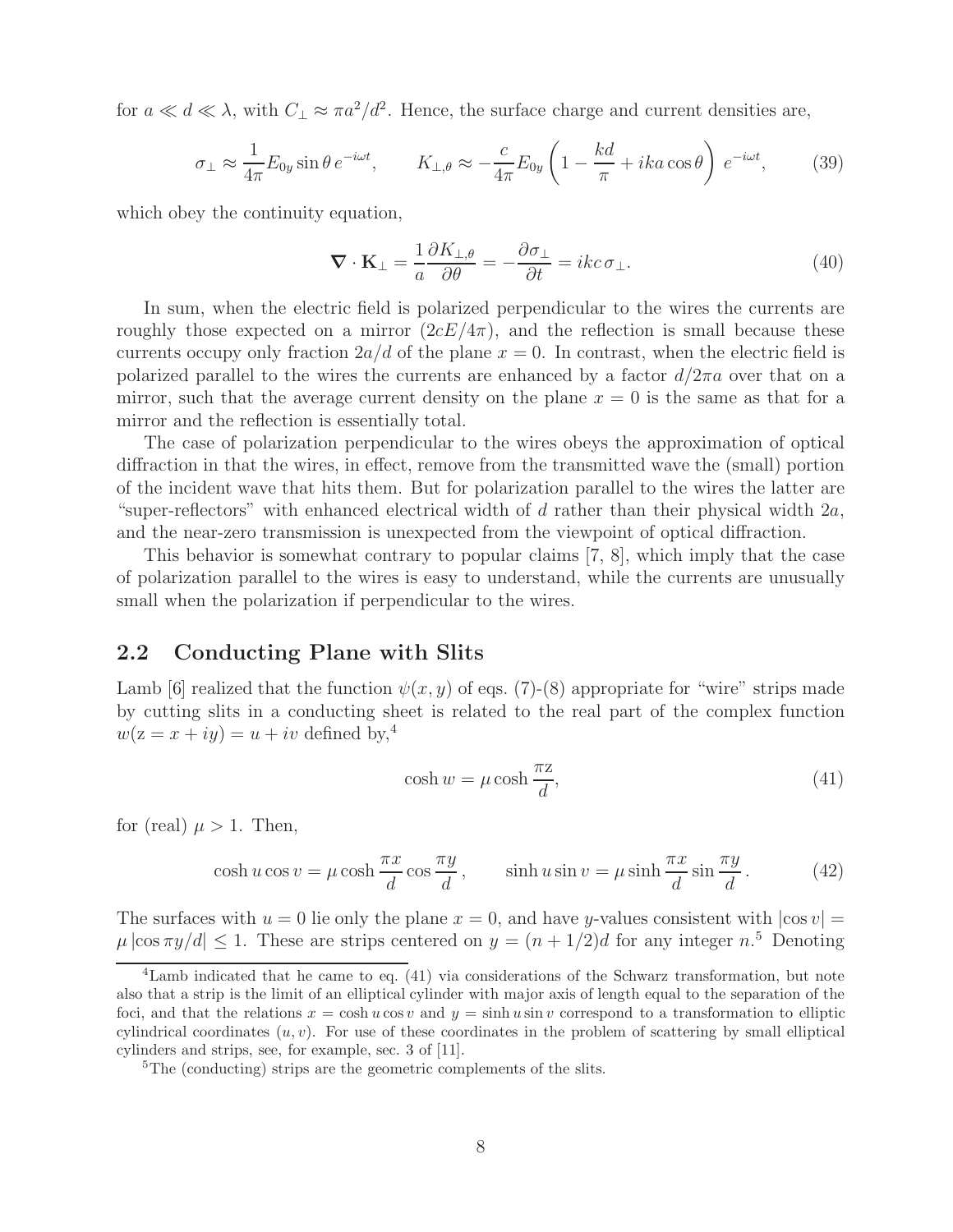the "radius" (half width) of a strip by a, one edge of the strip centered on  $(x, y) = (0, d/2)$ is at  $(0, d/2 - a)$  where,

$$
\frac{1}{\mu} = \cos\left[\frac{\pi}{d}\left(\frac{d}{2} - a\right)\right] = \sin\frac{\pi a}{d}, \qquad a = \frac{d}{\pi}\sin^{-1}\frac{1}{\mu}.
$$
\n(43)

The functions u and v have contours as sketched in the figure [6] on the next page for  $\mu = 1.2$ , which implies that  $a/d = 0.62$ . The origin is where three contours meet at a point near the bottom of the figure. Away from the strips, lines of constant  $u$  are nearly parallel to the vertical  $(y)$  axis.

The function u is even in x and in y (such that  $\frac{\partial u(0, y)}{\partial x} = 0$ ).

For large x,  $v = \pi y/d$  for  $|y| < d/2$ , and  $u = \pi x/d + \ln \mu = \pi x/d - \ln 1/\mu$ , as inferred from eq. (42).

We do not have a closed-form expression for  $u$ , but it satisfies Laplace's equation in two dimensions, eq.  $(9)$ , and has period d in y, which permits a Fourier expansion of the form,

$$
u(x>0) = \frac{\pi x}{d} - \ln\frac{1}{\mu} + \sum_{n=1}^{\infty} C_n e^{-2n\pi x/d} \cos\frac{2n\pi y}{d},
$$
 (44)

$$
u(x<0) = -\frac{\pi x}{d} - \ln\frac{1}{\mu} + \sum_{n=1}^{\infty} C_n e^{2n\pi x/d} \cos\frac{2n\pi y}{d},
$$
\n(45)

since u is even in both x and y. The Fourier coefficients  $C_n$  are displayed in [6], but will not be needed here.

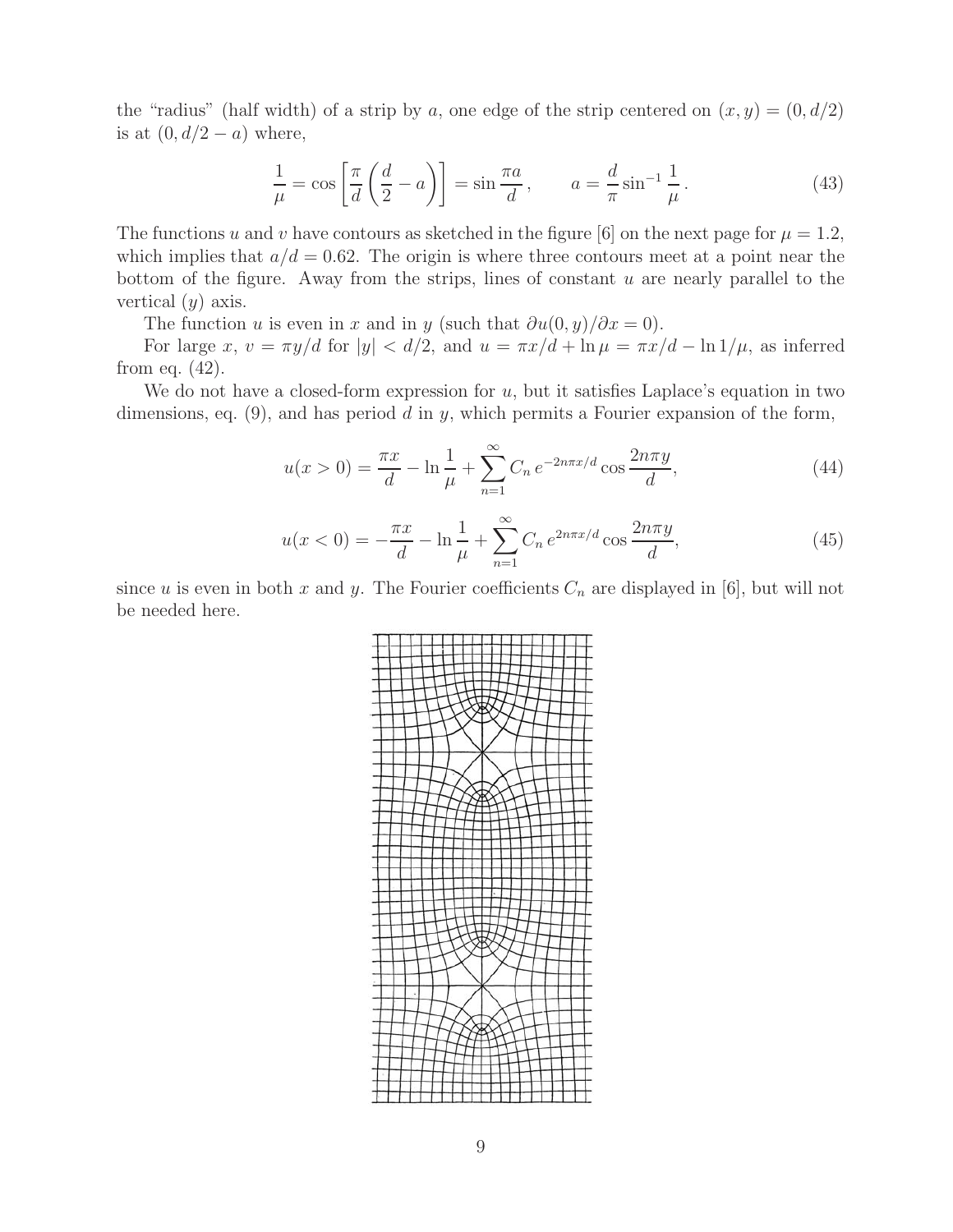### **2.2.1 Electric Field Polarized Parallel to the Slits**

As in sec. 2.1.1 we take  $\psi_{\parallel} = E_z$ , and require that  $\psi_{\parallel} = 0$  on the strips.

The forms of eqs. (7)-(8) and (44)-(45) suggest that we set  $A_n = B_n = A_1 C_n$  to write,

$$
\psi_{\parallel}(x<0) e^{i\omega t} \approx \psi_0 + A_0 + ik(\psi_0 - A_0)x + A_1 \left( u + \frac{\pi x}{d} + \ln \frac{1}{\mu} \right), \tag{46}
$$

$$
\psi_{\parallel}(x>0) e^{i\omega t} \approx B_0(1+ikx) + A_1\left(u - \frac{\pi x}{d} + \ln\frac{1}{\mu}\right). \tag{47}
$$

Continuity of  $\psi_{\parallel}$  and  $\partial \psi_{\parallel}/\partial x$  across the apertures in the plane  $x = 0$  implies that,

$$
B_0 = \psi_0 + A_0, \qquad A_1 = \frac{ikd}{\pi} A_0.
$$
\n(48)

Finally,  $\psi_{\parallel}$  must vanish on the strips (where  $u = 0$ ), which implies that,

$$
\frac{A_0}{\psi_0} = -\frac{1}{1 + iC_{\parallel}kd}, \qquad \frac{B_0}{\psi_0} = \frac{iC_{\parallel}kd}{1 + iC_{\parallel}kd}
$$
(49)

where,

$$
C_{\parallel} = \frac{1}{\pi} \ln \frac{1}{\mu} = \frac{1}{\pi} \ln \sin \frac{\pi a}{d} \approx \frac{1}{\pi} \ln \frac{\pi a}{d},\tag{50}
$$

and the approximation holds for strip "radius"  $a$  small compared to the spacing  $d$ .

The function  $\psi$  is of the form shown below [6].

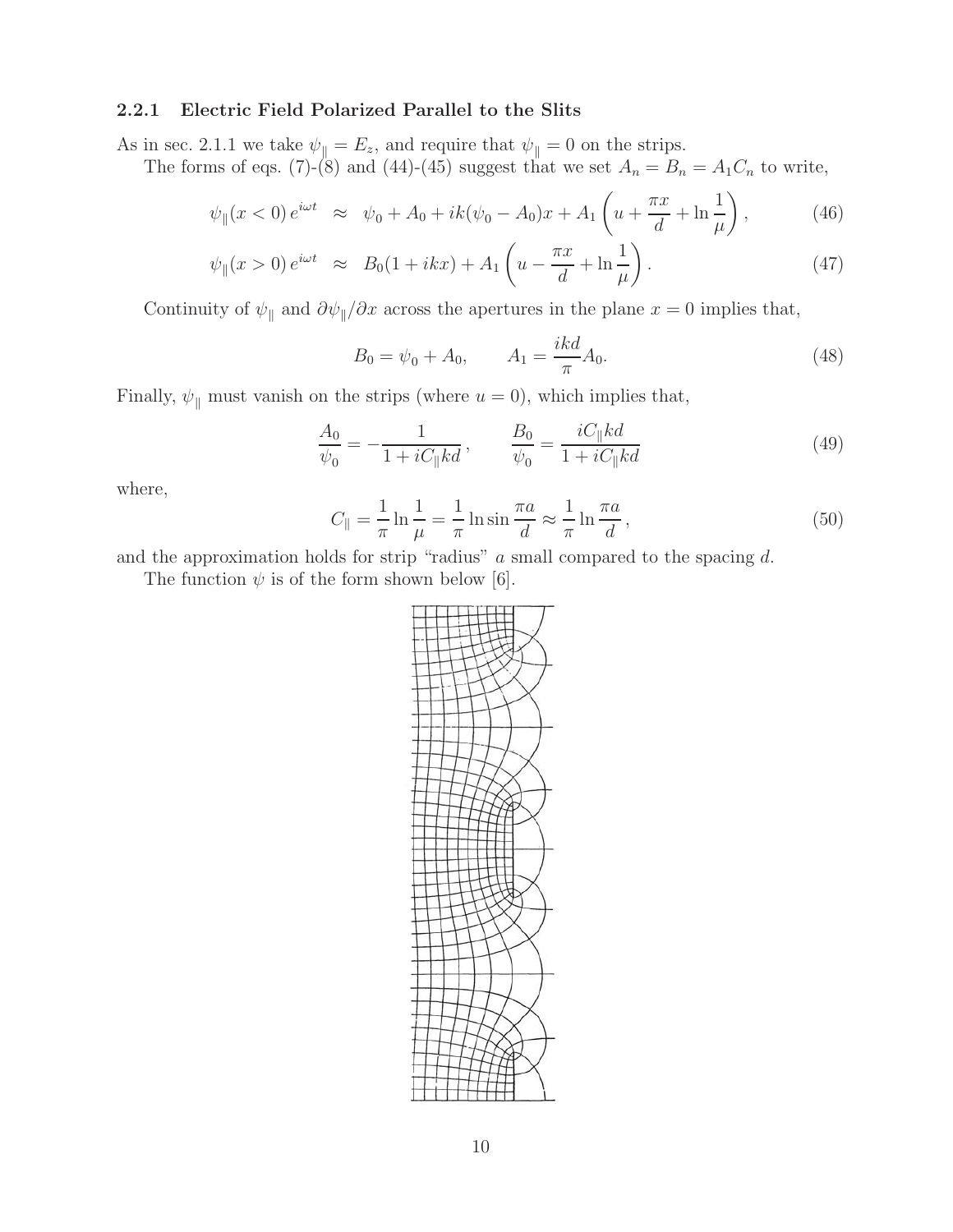The coefficients of reflected and transmitted wave intensities are,

$$
R_{\parallel} = \left| \frac{A_0}{\psi_0} \right|^2 = \frac{1}{1 + k^2 d^2 \ln^2[\sin(\pi a/d)]/\pi^2}, \quad T_{\parallel} = \left| \frac{B_0}{\psi_0} \right|^2 = \frac{k^2 d^2 \ln^2[\sin(\pi a/d)]/\pi^2}{1 + k^2 d^2 \ln^2[\sin(\pi a/d)]/\pi^2}.
$$
\n(51)

When the strips touch,  $a = d/2$ ,  $C_{\parallel} = 0$ , and the wave is totally reflected. This limit is *better treated by the present techniques for the case of wire strips than for circular wires.*

When  $a/d$  is extraordinarily small,  $|C_{\parallel}|$  becomes very large and the wave is totally transmitted.

For  $a/d$  small such that  $|C_{\parallel}|$  is small compared to kd, the wave is largely reflected.

As is to be expected, the behavior for an array of conducting strips is qualitatively similar to that for circular wires.

### **2.2.2 Electric Field Polarized Perpendicular to the Strips**

For perpendicular electric polarization we again associate the scalar function  $\psi_+$  with the magnetic field  $B_z$ . The condition that  $E_x$  vanish as the surface of the strips tells us that,

$$
\frac{\partial B_z(0, y_{\text{strip}})}{\partial y} = \frac{1}{c} \frac{\partial E_x(0, a)}{\partial t} = 0.
$$
\n(52)

We can again relate  $\psi_{\perp}$  to u of eqs. (42) and (44)-(45), but here the strips are taken to be located where the apertures were for the case of parallel polarization, centered on  $y = nd$ . This choice is possible because  $\partial u/\partial x = 0$  everywhere on the plane  $x = 0$ . Now the "radius" (half width) a of the strips is given by,

$$
\frac{1}{\mu} = \cos \frac{\pi a}{d}, \qquad a = \frac{d}{\pi} \cos^{-1} \frac{1}{\mu}.
$$
\n
$$
(53)
$$

The forms of eqs. (7)-(8) and (44)-(45) permit us to set  $A_n = -B_n = A_1C_n$ , leading to

$$
\psi_{\perp}(x<0) e^{i\omega t} \approx \psi_0 + A_0 + ik(\psi_0 - A_0)x + A_1 \left( u + \frac{\pi x}{d} + \ln \frac{1}{\mu} \right), \tag{54}
$$

$$
\psi_{\perp}(x > 0) e^{i\omega t} \approx B_0 (1 + ikx) - A_1 \left( u - \frac{\pi x}{d} + \ln \frac{1}{\mu} \right).
$$
\n(55)

Continuity of  $\psi_{\perp}$  and  $\partial \psi_{\perp}/\partial x$  across the apertures in the plane  $x = 0$  is possible for the choice  $A_n = -B_n$  in that both u and  $\partial u/\partial x$  are zero there, having identified the strips in this case with the apertures of the previous one. Hence,

$$
B_0 = \psi_0 - A_0, \qquad A_1 = -\frac{A_0}{\ln \frac{1}{\mu}}.
$$
\n(56)

Finally,  $\partial \psi_{\perp}/\partial x$  must vanish on the strips (where  $\partial u/\partial x = 0$ ), which implies that,

$$
\frac{A_0}{\psi_0} = \frac{iC_{\perp}kd}{1 + iC_{\perp}kd}, \qquad \frac{B_0}{\psi_0} = \frac{1}{1 + iC_{\perp}kd},\tag{57}
$$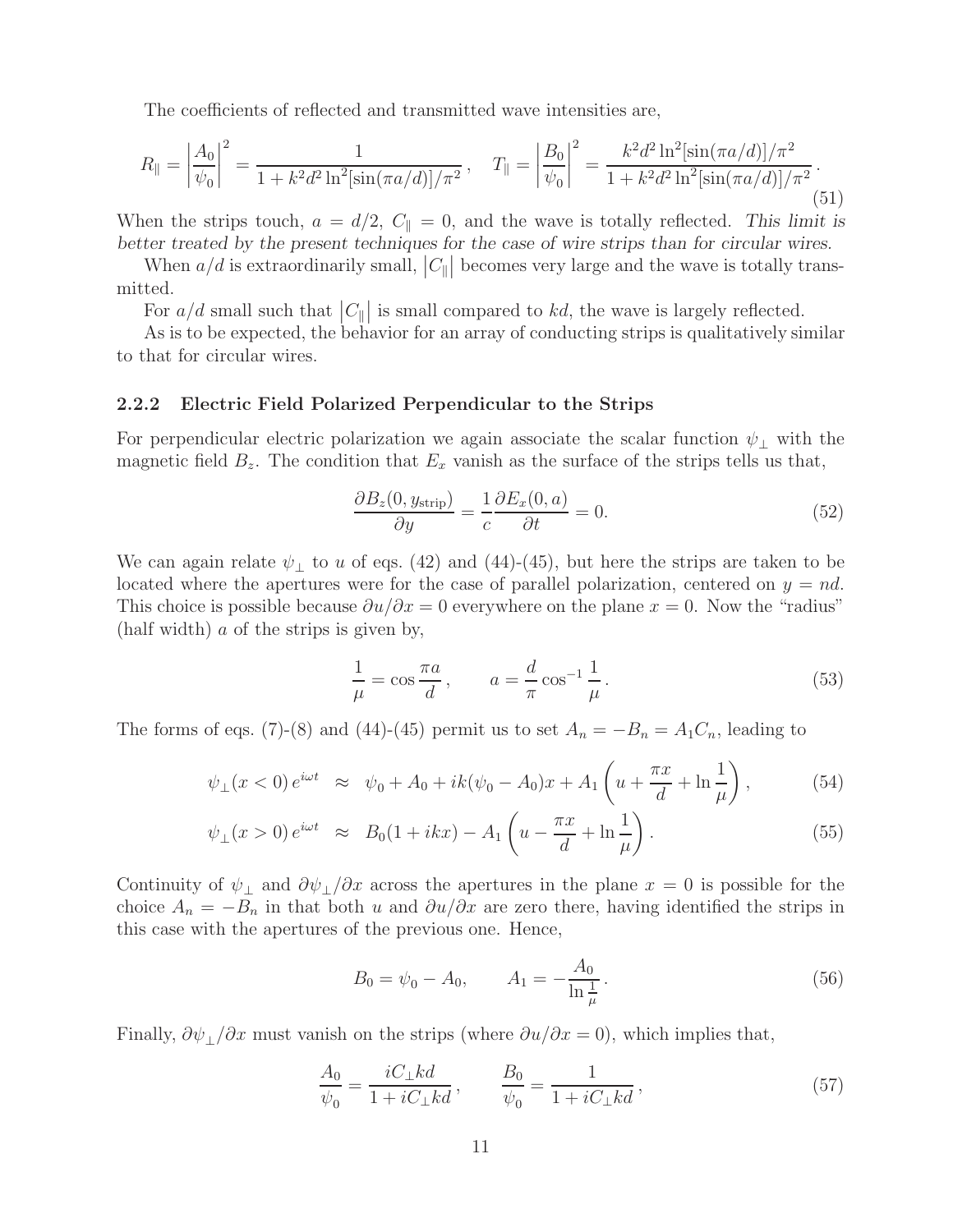where,

$$
C_{\perp} = \frac{1}{\pi} \ln \frac{1}{\mu} = \frac{1}{\pi} \ln \cos \frac{\pi a}{d} \approx -\frac{\pi a^2}{2d^2},\tag{58}
$$

and the approximation holds for strip "radius" a small compared to the spacing  $d$ .

The coefficients of reflected and transmitted wave intensities are,

$$
R_{\perp} = \left| \frac{A_0}{\psi_0} \right|^2 = \frac{k^2 d^2 \ln^2 [\cos(\pi a/d)] / \pi^2}{1 + k^2 d^2 \ln^2 [\cos(\pi a/d)] / \pi^2}, \quad T_{\perp} = \left| \frac{B_0}{\psi_0} \right|^2 = \frac{1}{1 + k^2 d^2 \ln^2 [\cos(\pi a/d)] / \pi^2}.
$$
\n(59)

When the strips touch,  $a = d/2$ ,  $C_{\perp} \rightarrow -\infty$ , and the wave is totally reflected. Again, this *limit is better treated by the present techniques for the case of wire strips than for circular wires.*

For small  $a/d$ ,  $C_{\perp}$  is very small and the wave is largely transmitted.

### **2.2.3 Babinet's Principle**

In optics, Babinet's principle [12] is that the sum of the wave transmitted through a screen and that through its "complement" is just the incident wave (as if no screen were present).

For the case of a conducting plane with (nonconducting) strips of "radius"/half width a and spacing d, the complementary screen has strips of "radius"  $d/2 - a$ . The transmission coefficients for electric polarization parallel and perpendicular to strips of "radius" a are given by eqs.  $(50)-(51)$  and  $(58)-(59)$ ,

$$
T_{\parallel}(a) = \frac{C_{\parallel}^2(a)k^2d^2}{1 + C_{\parallel}^2(a)k^2d^2}, \qquad C_{\parallel}(a) = \frac{1}{\pi}\ln\sin\frac{\pi a}{d}, \qquad C_{\parallel}(d/2 - a) = \frac{1}{\pi}\ln\cos\frac{\pi a}{d}, \quad (60)
$$

$$
T_{\perp}(a) = \frac{1}{1 + C_{\perp}^2(a)k^2 d^2}, \qquad C_{\perp}(a) = \frac{1}{\pi} \ln \cos \frac{\pi a}{d}, \qquad C_{\perp}(d/2 - a) = \frac{1}{\pi} \ln \sin \frac{\pi a}{d}. \tag{61}
$$

We see that  $T_{\parallel}(a) + T_{\parallel}(d/2 - a) \neq 1 \neq T_{\perp}(a) + T_{\perp}(d/2 - a)$ , contrary to the suggestion of Babinet. However,

$$
T_{\parallel}(a) + T_{\perp}(d/2 - a) = 1 = T_{\perp}(a) + T_{\parallel}(d/2 - a). \tag{62}
$$

Thus, we obtain the electromagnetic version of Babinet's principle, that the sum of the transmission coefficients of waves of orthogonal polarizations through complementary screens is unity. This was first stated by Booker  $[13]$ , who went on to develop a theory of complementary planar antennas in which the source voltage is applied parallel to a thin strip or perpendicular to a thin slit.<sup>7</sup>

From eqs.  $(47)-(49)$  and  $(55)-(57)$  we see that,

$$
[\psi_{\parallel}(x > 0, a) + \psi_{\perp}(x > 0, d/2 - a)] e^{i\omega t} \approx \psi_0(1 + ikx), \tag{63}
$$

 ${}^{6}$ In Russia, the electromagnetic version of Babinet's principle is attributed to Leontovich [14].

<sup>7</sup>Towards the end of [3] Rayleigh considered the relation between transmission and reflection of complementary screens, but in a scalar theory corresponding only to the electric field polarized perpendicular to the directions of the slits/strips.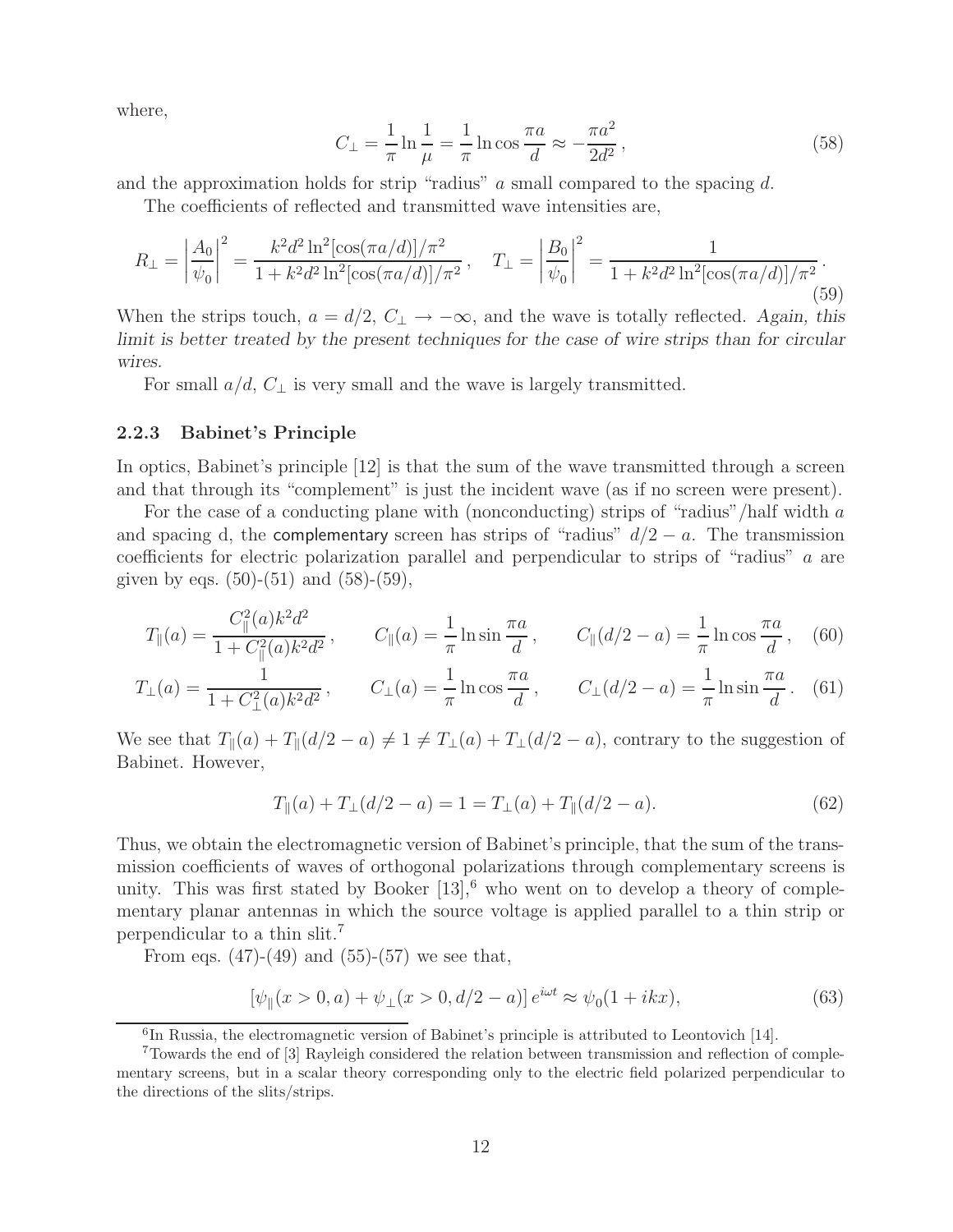so that,

$$
\psi_{\parallel}(x > 0, a) + \psi_{\perp}(x > 0, d/2 - a) = \psi_0 e^{i(kx - \omega t)}, \tag{64}
$$

and hence Babinet's principle also implies that the sum of the transmitted wave for parallel polarization of a screen and for perpendicular polarization of the complementary screen equals the incident wave.

*The methods used in sec. 2.1 do not apply well to circular wires as* a *approaches* d/2*, and the results (19)-(20) and (30)-(31) do not illustrate Babinet's principle.*

### **2.2.4 Screens with Slits of Half Width** a **and Spacing** d

For completeness, I record the reflection and transmission coefficients for conducting screens with slits of half width a and spacing d. These are, of course, the coefficients of eqs.  $(51)$ and (59) with  $a \rightarrow d/2 - a$ ,

$$
R_{\parallel}^{\text{screen}} = \frac{1}{1 + k^2 d^2 \ln^2[\cos(\pi a/d)]/\pi^2}, \qquad T_{\parallel}^{\text{screen}} = \frac{k^2 d^2 \ln^2[\cos(\pi a/d)]/\pi^2}{1 + k^2 d^2 \ln^2[\cos(\pi a/d)]/\pi^2}, \qquad (65)
$$

$$
R_{\perp}^{\text{screen}} = \frac{k^2 d^2 \ln^2[\sin(\pi a/d)]/\pi^2}{1 + k^2 d^2 \ln^2[\sin(\pi a/d)]/\pi^2}, \qquad T_{\perp}^{\text{screen}} = \frac{1}{1 + k^2 d^2 \ln^2[\sin(\pi a/d)]/\pi^2}.
$$
 (66)

For  $a \ll d$ ,  $T_{\parallel}^{\text{screen}} \approx k^2 a^2/(4 + k^2 a^2)$ , which is near unity for  $ka \gg 1$  even though the slits are very narrow, while  $T_{\parallel}^{\text{screen}}$  is very small for  $ka \ll 1$ . For  $a \ll d$ ,  $T_{\perp}^{\text{screen}} \approx 1/[1 +$  $k^2 d^2 \ln^2(d/\pi a)/\pi^2$ , which is small for  $kd \gg 1$ , but is large for  $kd \ll 1$  and  $a/d$  not too small; while for  $a/d$  extremely small the transmission again becomes large.

## **References**

- [1] M.H. Fizeau, *Recherche sur plusieurs ph´enom`enes relatifs `a la polarisation de la lumi`ere*, Compt. Rend. Acad. Sci. **52**, 267 (1861), http://kirkmcd.princeton.edu/examples/EM/fizeau\_cras\_52\_267\_61.pdf
- [2] H. Hertz, *Ueber Strahlen electrischer Kraft*, Ann. d. Phys. **36**, 769 (1889), http://kirkmcd.princeton.edu/examples/EM/hertz\_ap\_36\_769\_89.pdf also in *Electric Waves* (Macmillan, 1893), p. 177, http://kirkmcd.princeton.edu/examples/EM/hertz\_electric\_waves.pdf
- [3] Lord Rayleigh, *On the Passage of Waves through Apertures in Plane Screens, and Allied Problems*, Phil. Mag. **43**, 259 (1897), http://kirkmcd.princeton.edu/examples/EM/rayleigh\_pm\_43\_259\_97.pdf
- [4] Lord Rayleigh, *On the Incidence of Aerial and Electric Waves upon Small Obstacles in the form of Ellipsoids or Elliptic Cylinders, and on the Passage of Electric Waves through a circular Aperture in a Conducting Screen*, Phil. Mag. **44**, 28 (1897), http://kirkmcd.princeton.edu/examples/EM/rayleigh\_pm\_44\_28\_97.pdf